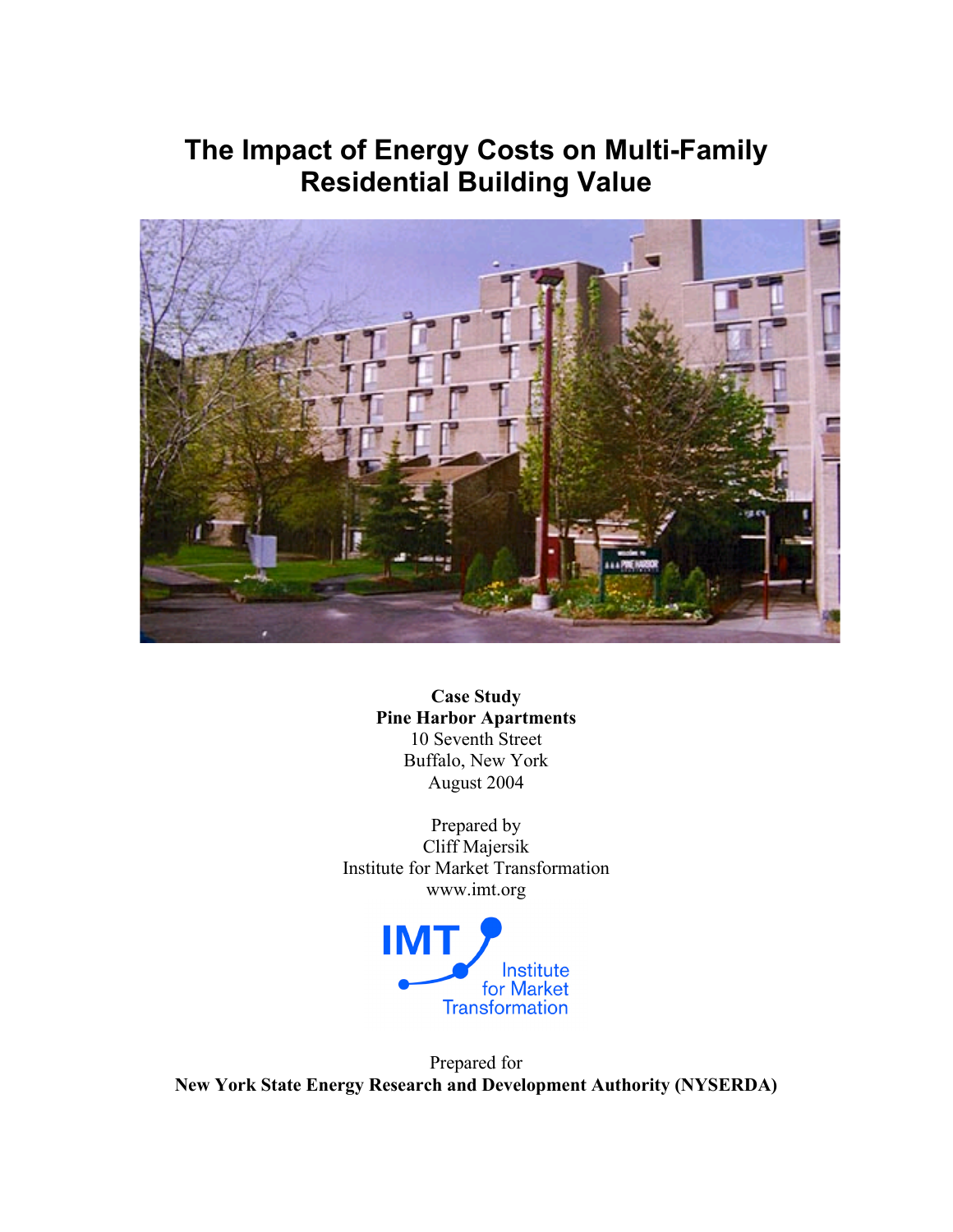This case study presents the impact of energy savings from retrofits and of energy costs generally on the value of Pine Harbor Apartments, a 208-unit subsidized apartment complex in downtown Buffalo, New York.

**Property Description:** The property consists of a seven-story, 168-apartment main building and a series of attached 3-story buildings which contain 40 additional fourbedroom apartments: 20 garden apartments on the first floor, and 20 townhouse apartments on the second and third floors. The main building contains 85 one-bedroom units, 43 two-bedroom units and 40 three bedroom units as well as a common laundry facility. Three of the one-bedroom apartments and one four-bedroom apartment are used for internal purposes such as maintenance, security and administrative offices as well as a model unit – so Pine Harbor has 208 units of which 204 are rentable The buildings sit on a 7.5-acre parcel of land that includes a large parking lot.

**Construction Detail:** The building was constructed in 1974 using concrete block construction.

**Rents and Public Assistance:** Pine Harbor was financed and built under New York State's Division of Housing and Community Renewal Section 236 program. The program provided low-cost financing and real property tax credits/exemptions for the property. As part of this program, units must be rented to tenants whose income does not exceed maximum gross income limits which are adjusted annually. Many tenants also receive section-8 housing assistance. Monthly rents collected by Pine Harbor range from \$440 to \$814, depending on apartment size and tenant income.

## **Case Study**

All costs for electricity and natural gas usage at Pine Harbor Apartments are paid by the building owner, including usage by residents inside the apartments. Prior to 1999, space heating at Pine Harbor Apartments was provided by electric-resistance baseboard heaters. Beginning in February 1999, direct-vented, natural gas-fired room heaters made by Rinnai with 81% rated efficiency were installed in each apartment and in selected common areas.<sup>1</sup> The installation was completed by March 2000. Pine Harbor has 208 units, and a total of 287 gas-fired room heaters were installed. However, some rooms in the apartments remain fully or partially heated by electric baseboard heaters. $2$  The total cost of the installation was \$996,286 and was funded by an essentially a zero-interest

 $<sup>1</sup>$  The following three Rinnai models were installed at Pine Harbor:</sup>

<sup>1)</sup> Model: RHFE-431FA III; Btuh input: 16,700/8,200; Rated Efficiency: 80.8%

<sup>2)</sup> Model: RHFE-556WTA; Btuh input: 21,500/8,200; Rated Efficiency: 80.6%

<sup>3)</sup> Model: RHFE-1004FA; Btuh input: 38,400/10,500; Rated Efficiency: 80.6%

<sup>&</sup>lt;sup>2</sup> "Individual room heaters are installed in an exterior wall of each apartment. Each individual heater contains its own burner and is directly vented to the outdoors…. There is one vented gas-fired space heater in every apartment living room and one each in the high rise lobby, maintenance office and community room. Vented gas-fired space heaters are also installed in 78 bedrooms at the site." Quote from Energy Audit of Pine Harbor for the NYSERDA Publicly Assisted Housing Program conducted by Taitem Engineering, September 6, 2001.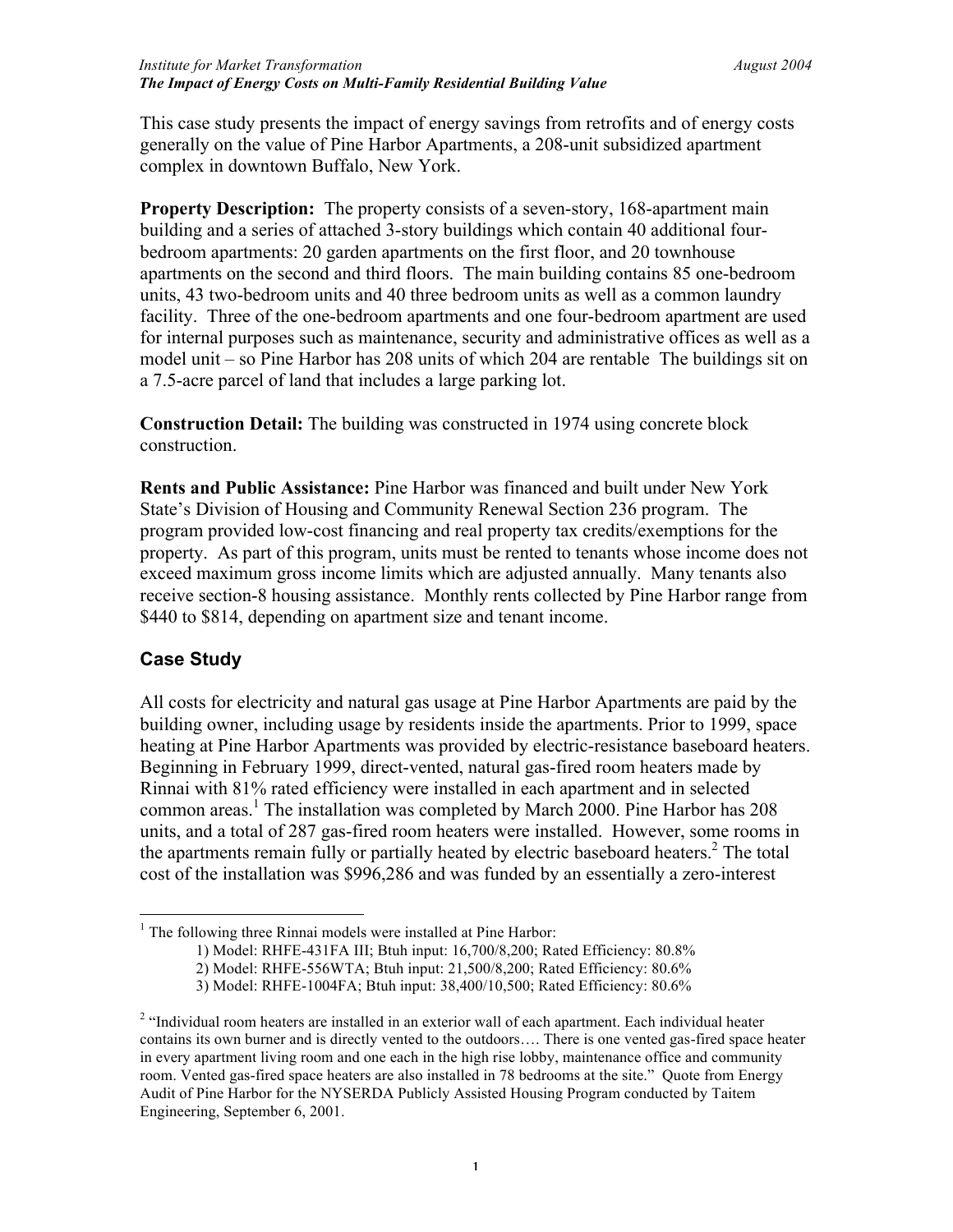second mortgage on the property from the New York State Housing Finance Agency Project Improvement Program.<sup>3</sup>

In 2003, Pine Harbor's energy costs were \$286,585 (\$1.17 per square foot) or 30.5% of total building expenses. IMT commissioned an analysis of Pine Harbor's energy bills by Taitem Engineering.<sup>4</sup> The billing analysis estimated that without the retrofits Pine Harbor's annual normalized energy costs would have been \$109,007 (\$0.44 per square foot) higher. Therefore, had the retrofits not been done, Pine Harbor's 2003 energy costs would have been about \$395,600 (\$1.61 per square foot) or 37.8% of total building expenses.<sup>5</sup> (Buffalo's weather in 2003 was fairly typical as measured in heating degree  $d$ ays.) $<sup>6</sup>$ </sup>

Pine Harbor's electric space heating is zoned to each apartment and controlled via a central Energy Management System (EMS). Apartment temperature setpoints are locked at 72 degrees for all the apartments and can only be changed by building engineers. (They raise temperature setpoints for tenants who have a doctor's note requesting it.) The Rinnai space heaters are not controlled by the EMS. They are set individually with their "child safety lock" features engaged to prevent tenants from adjusting them.

Prior to the retrofit, many tenants complained of insufficient heat. Bill McCabe, the building superintendent, reports that some tenants went so far as to hang icepacks on thermostats to fool the thermostats into making apartments warmer, or pulled out the oven's thermostats and ran the appliance with their doors open. (In some cases, the latter practice destroyed ovens by causing their heating elements to overheat and melt; tenants were billed for oven replacements and some left the building to avoid paying the replacement bill.) Since the retrofits, tenants have found their apartments much more comfortable and tenant-management relations have greatly improved.

At the end of 1998 prior to the retrofits, Pine Harbor had 32 vacancies – a 15.7 percent vacancy rate. Today the property has a vacancy rate of 2%, and a waiting list of people who want to move into the building.<sup>7</sup> Mr. McCabe reports that some tenants from the neighboring Shoreline Apartments have been seeking warmer accommodations, and have moved to Pine Harbor. Shoreline Apartments is similar to Pine Harbor and was built at the same time by the same developer, but electric-resistance base board heat remains its primary heating source. There have been a variety of recent improvements to the management and condition of the property, but Mr. McCabe attributes 90 percent of the vacancy-rate reduction to the heating retrofits.<sup>8</sup>

 <sup>3</sup> <sup>3</sup> Email from Peter Hoyle of Related Management, March 10, 2004. (Related manages Pine Harbor.) 4 See Attachment A.

 $<sup>5</sup>$  Expenses do not include reserves.</sup>

<sup>6</sup> See Attachment B.

 $<sup>7</sup>$  Julie Ortenthal (the property manager) and Bill McCabe of Related Management report that four units are</sup> currently empty while each of their future tenant's section-8 housing assistance applications are being processed.

<sup>&</sup>lt;sup>8</sup> Personal communication with Bill McCabe, August 30, 2004.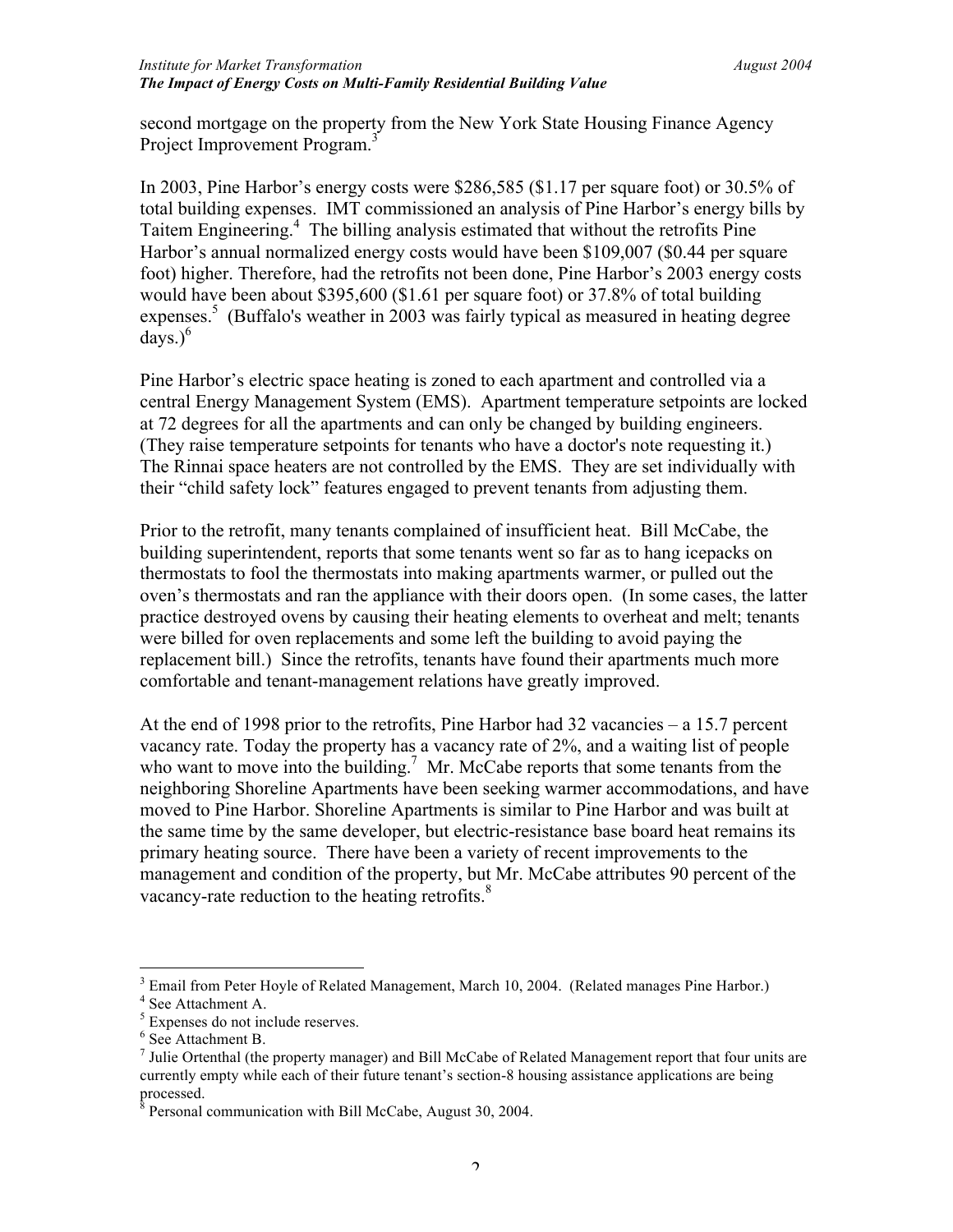In addition to the energy billing analysis by Taitem Engineering, IMT commissioned an appraisal to value the property and the incremental value attributable to the retrofits. The limited summary appraisal was prepared by Howard Schultz, a certified general appraiser and Member of the Appraisal Institute  $(MAI)$ <sup>9</sup> In August 2004, he valued the property at \$4,650,000, of which \$1,150,000 was attributed to energy cost reductions due to the retrofits. Thus, the energy savings from the retrofits increased the value of the building by 33%, and the value increase was greater than the retrofit cost.

The estimate of the retrofits' incremental value does not factor in any changes in vacancy rates. A 1998-level vacancy rate at current rents would imply an annual vacancy loss of \$221,679. If one were to attribute to the retrofits 90% of the vacancy factor reduction from the 1998 level of 15.7% to the current vacancy level of 2%, then the retrofits would account for an increase in annual gross income of \$174,073. Of course, the increase in gross income was partially offset by an increase in variable costs affected by occupancy levels, including energy costs. Given the variable costs of the building, it is reasonable to expect that \$125,000 of the \$174,073 increase in gross income would accrue to the bottom line as increased net operating income.<sup>10</sup> Capitalizing \$125,000 at 9.5% yields an incremental property value of \$1,316,000.

If we calculate the vacancy reductions to the Schultz appraisal's slightly higher 4% vacancy rate instead of the building's current actual vacancy rate of 2%, then the property value increment from the vacancy reduction attributable to the retrofits would be about  $$1,150,000$  – equivalent to the value of the energy savings.<sup>11</sup> Thus, total value of the retrofits including energy savings and lower vacancy rates would be about \$2,300,000 or 49% of the property's value.

Mr. McCabe was very pleased to report that there have been virtually no maintenance problems with the Rinnai direct-vented natural gas heaters in the four years since they were installed.

This case study is also based on review of articles and documents as well as interviews with individuals directly connected with the events and decisions described.

## **Conclusion**

<sup>-&</sup>lt;br>9  $9$  See Attachment C.

 $10$  The \$125,000 is an estimate calculated by subtracting from \$174,073 the estimated increase in variable expenses that would result from the lower vacancy level. This assumes that almost 30% of the increase in revenue will be offset by higher variable costs, including energy, water, personnel, repair and maintenance costs. The assumed increase in variable costs is equal to almost 5% of the property's total 2003 fixed and variable expenses. Based on an examination of the building's actual 2003 variable costs, this assumption is conservative.<br><sup>11</sup> Assuming a 4% vacancy rate, 90% of the annual effective gross income increase attributable to the lower

vacancy rate would equal \$165,151of which \$109,000 is conservatively assumed to accrue to the bottom line. This assumption is based on an examination of the building's actual expenses. Dividing \$109,000 by a 9.5% capitalization rate yields a value increment of \$1,150,000.